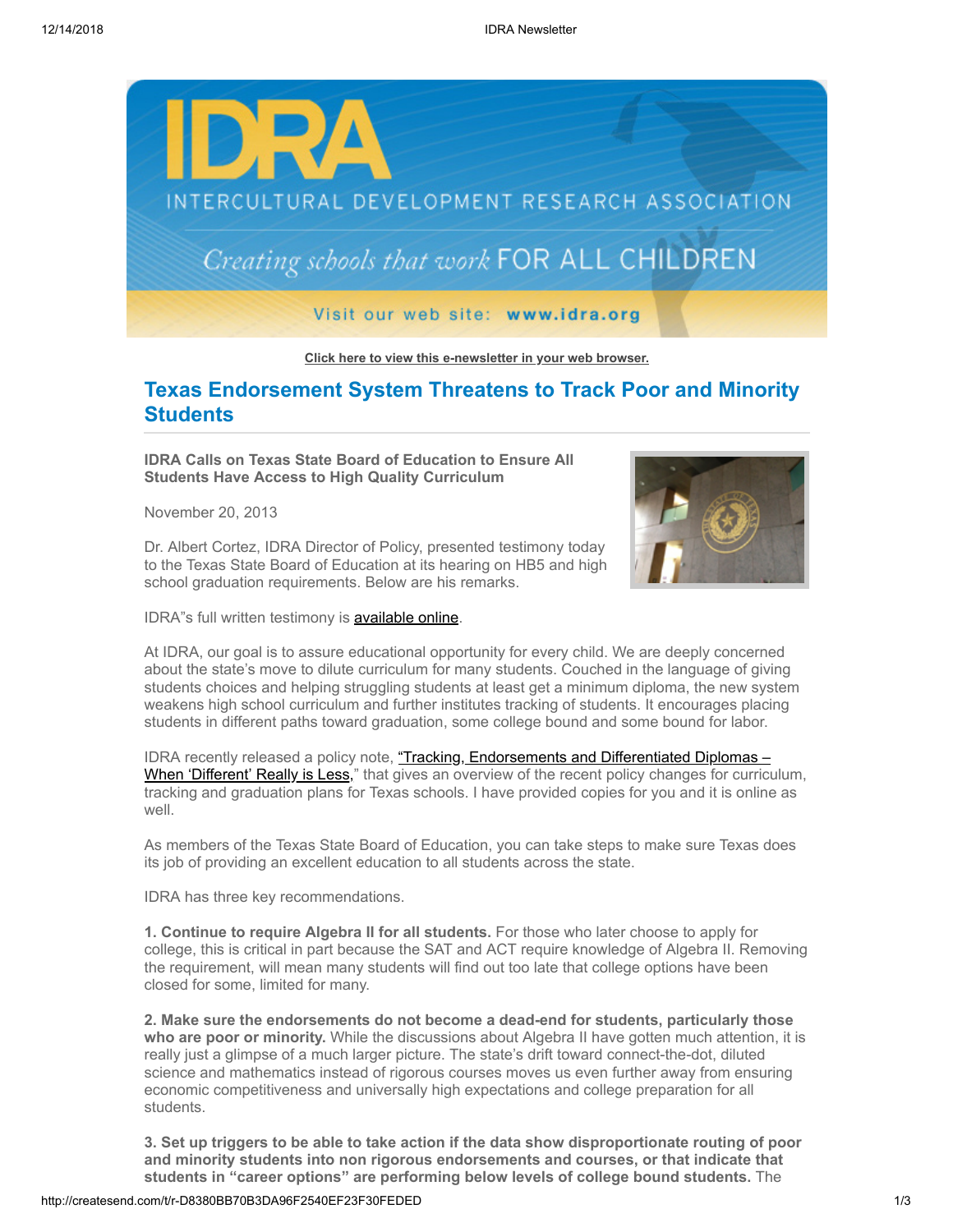## 12/14/2018 IDRA Newsletter

state also should be monitoring performance on end-of-course exams and other assessments by students in regular vs. applied courses and by differing endorsements. Applied courses not producing comparable performance outcomes as college focused courses should be identified and eliminated early in the endorsement selection process. Families must have clarity about which paths and which courses within those endorsements will best prepare students for college. Texas is poised to have many students not being prepared for college, and many more who will need remediation when they enroll in college after taking these watered-down courses.

Less is not better. Weaker is not better. It is not elitist to expect our state to do its job and take responsibility for the academic success of all students, including Latino and poor students who are now the majority of students in Texas schools.

A vital state must have educational parity for all students and not parcel out one set of opportunities for some and minimal expectations for others.

The research and decades of experience behind IDRA's Quality School Action Framework™ show that a high-quality curriculum is essential to success for all students for them to reach a true level of college readiness.

Children have shown that they will rise to the level of expectation that is created for them and to the level of challenge and support that is provided to them. Schools have shown that they can be highly successful by embracing high expectations for all rather than sorting some students into college and others into job training. It is worth noting that before the changes adopted by HB5, 80 percent of all graduating seniors were enrolled in the recommended 4-by-4 program. Why fix what is not broken?

Policymakers and schools should not make pre-college decisions on behalf of students or track them into low-level courses that limit career options. To create true opportunities for all of our children, we must commit to high quality curriculum for all students and full, equitable funding of all our schools, especially those neighborhood public schools in our neediest communities. Our state can do better, our students deserve better, and our future depends on better.

## **Connect with us via social media!**

**[Twitter](http://idra.createsend1.com/t/r-l-nhydja-l-o/)** 

[Facebook](http://idra.createsend1.com/t/r-l-nhydja-l-b/) 

[LinkedIn](http://idra.createsend1.com/t/r-l-nhydja-l-n/) 

Share this notice with your colleagues and friends and encourage them to [sign up for IDRA News](http://idra.createsend1.com/t/r-l-nhydja-l-p/) by email.

The **Intercultural Development Research Association** is an independent private non-profit organization dedicated to realizing the right of every child to a quality education. IDRA strengthens and transforms public education by providing dynamic training; useful research, evaluation, and frameworks for action; timely policy analyses; and innovative materials and programs.

IDRA works hand-in-hand with hundreds of thousands of educators and families each year in communities and classrooms around the country. All our work rests on an unwavering commitment to creating self-renewing schools that value and promote the success of students of all backgrounds.

We are a small organization with a powerful mission: to create schools that work for *all* children.



5815 Callaghan Road, Suite 101 San Antonio, Texas 78228 Phone: 210.444.1710 Fax: 210.444.1714 contact@idra.org • www.idra.org

**[Unsubscribe](http://createsend.com/functionalityDisabled.html)** • **[Forward to a Friend](http://idra.forwardtomyfriend.com/r-l-2AD73FFF-nhydja-l-j)** • Designed by **[Impulse Development](http://idra.createsend1.com/t/r-l-nhydja-l-m/)**